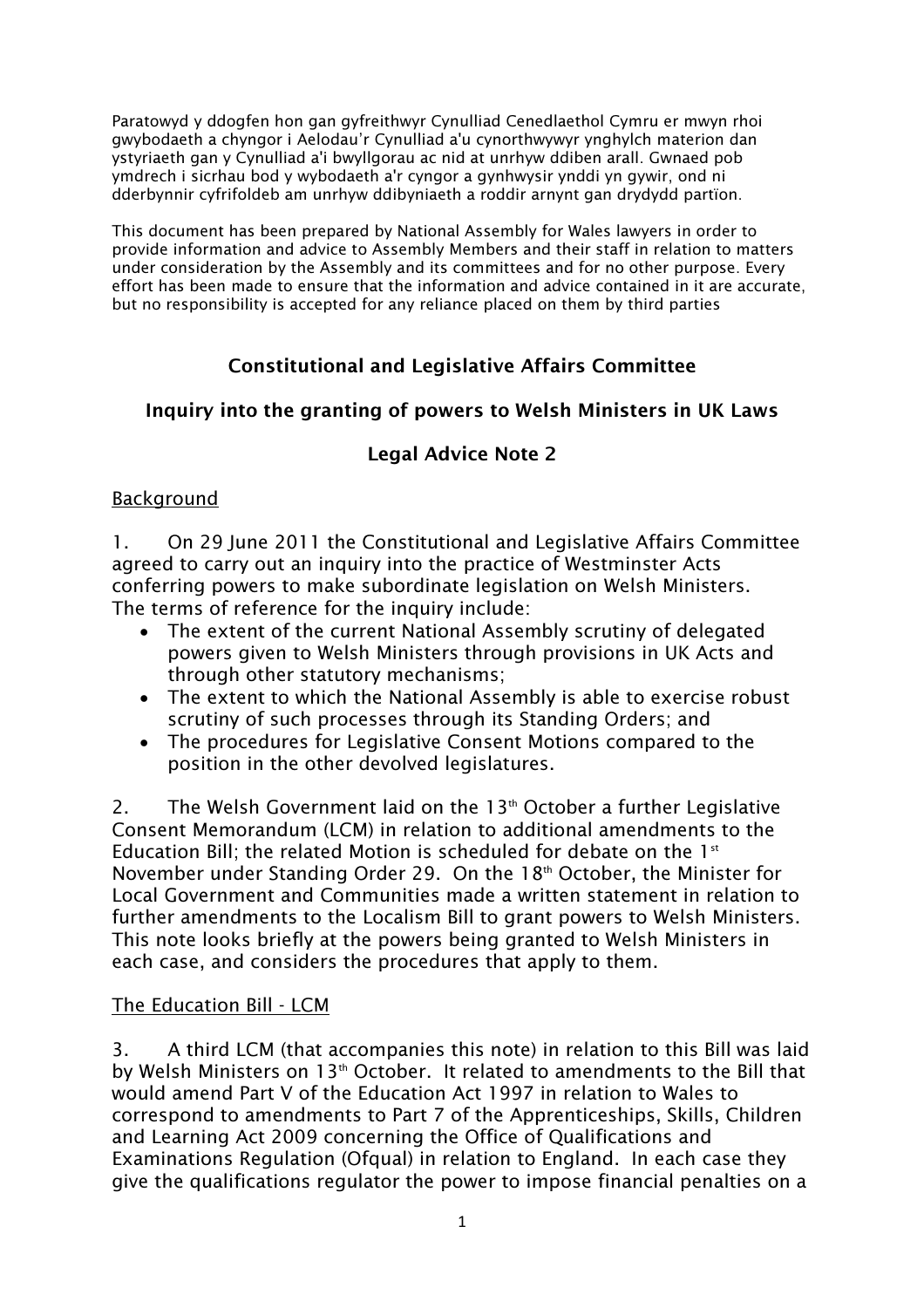'recognised body' that awards or authenticates a qualification as well as related provisions regarding appeals and costs. The amendments relating to England and Wales were tabled at the same time at Westminster; this was not therefore a case of the inclusion of Wales being added to provisions originally intended for England.

4. The amendments also contain an order making power that affects the calculation of the penalty. Such an order would be subject to an affirmative procedure in the National Assembly.

5. The Government's justification for seeking these powers is set out in paragraphs 11 and 12 of the LCM. In summary, it is a wish to acquire the same regulatory tools as Ofqual, and at the same time.

6. The National Assembly's legislative competence in relation to Education and Training (as set out in Schedule 7 to the Government of Wales Act 2006) excludes only Research Councils. The provisions made by the amendments that are the subject of the current LCM could therefore have been made by an Act of the Assembly.

7. The amendments were published by Parliament on the  $14<sup>th</sup>$  October, but must have been tabled the previous day as the LCM was laid at the National Assembly on the 13<sup>th</sup> October. It was considered by the Assembly's Business Committee on the  $18<sup>th</sup>$ , with a view to its being debated in Plenary on the  $1<sup>st</sup>$  November, the intervening week being half term. Report Stage in the Lords was commenced on the  $18<sup>th</sup>$  October, and is scheduled to be completed on the 1<sup>st</sup> November. As this is the second House, the only opportunity for further amendment would be in the case of 'ping-pong' between the two Houses.

8. The Scottish timetable for consideration of legislative consent in relation to the Education Bill is worthy of note by way of comparison. The Bill was introduced in the House of Commons on 26 January 2011. The Legislative consent memorandum was lodged by the Scottish Government on 27 January 2011. It was discussed by the Education, Lifelong Learning and Culture Committee on 2 and 9 March 2011. The Committee's report was published on 10 March, and the motion was agreed on 17 March 2011.

### The Localism Bill – Written Statement

9. This Bill too has been the subject of a series of LCMs, but the most recent development has been a written statement by the Minister for Local Government and Communities on the 18<sup>th</sup> October, the text of which is annexed to this note. The amendments in this case would 'confer powers on the Welsh Ministers to pass on to Welsh public authorities EU infraction fines that are imposed on the UK Government by the Court of Justice of the European Union'. The amendments for Welsh Ministers were laid on the  $3^{rd}$ October; the corresponding amendments giving powers to UK Ministers were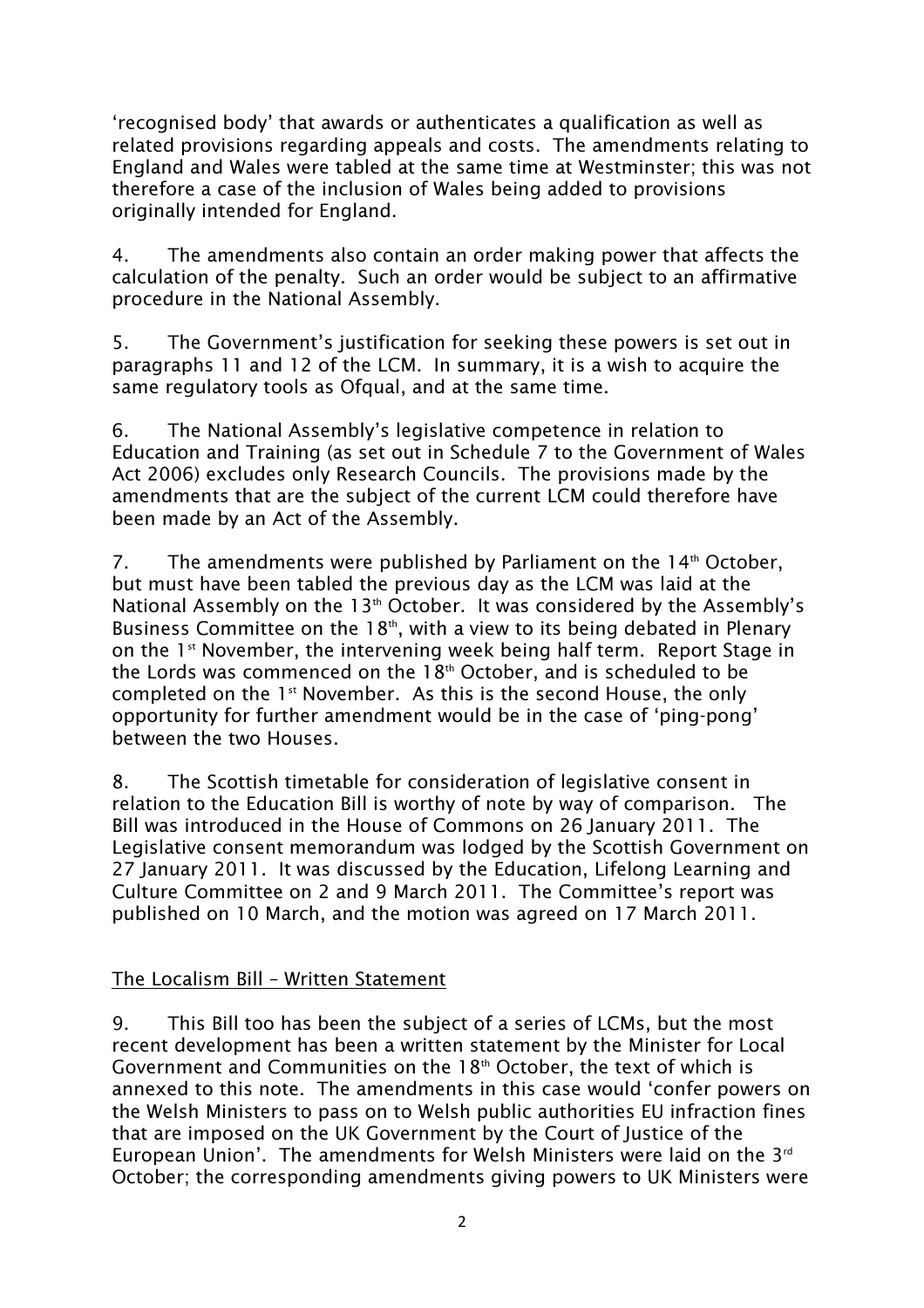laid on the 7<sup>th</sup> September. The Welsh clauses now appear as clauses 58-67 in the Bill following completion of Report Stage in The Lords. Again, as this is the second House, the only opportunity for further amendment would be in the case of 'ping-pong' between the two Houses.

10. The amendments again contain an order-making power for Welsh Ministers –

"Designation of Welsh public authorities

*(1) The Welsh Ministers may by order designate a Welsh public authority for the purposes of this Part.* 

*(2) The order must— (a) specify the Welsh public authority by name; (b) identify any EU financial sanction to which the designation applies; and (c) describe the activities of the authority which are covered by the designation.* 

*(3) The order may identify an EU financial sanction for the purposes of subsection (2)(b) by….".* 

By virtue of clause 234(11), such an order would be subject to an affirmative procedure in the National Assembly.

11. The Government's justification for seeking these powers in this Bill is that 'represents the most appropriate and proportionate legislative vehicle to enable these provisions to apply in Wales at the earliest opportunity.'

12. The Government states that 'These amendments giving the Welsh Ministers powers to pass on fines to Welsh public authorities do not fall within the Assembly's legislative competence…'. No explanation is given as to why it has come to that view, having regard to the Assembly's extensive legislative competence in relation to public authorities in Wales.

13. The amendments to give powers to Welsh Ministers were laid on the  $3^{rd}$ October, but were not notified to the Assembly until the statement was made on the  $18<sup>th</sup>$  October. In the meantime Report Stage had commenced on the 5<sup>th</sup> and been completed on the 17<sup>th</sup> October.

# Standing Order 29 – Consent in relation to UK Parliament Bills

14. This Standing Order contains the LCM procedure, and applies as follows –

*"In Standing Order 29, "relevant Bill" means a Bill under consideration in the UK Parliament which makes provision ("relevant provision") in relation to Wales:* 

*(i) for any purpose* within the legislative competence of the Assembly *(apart from incidental, consequential, transitional, transitory,*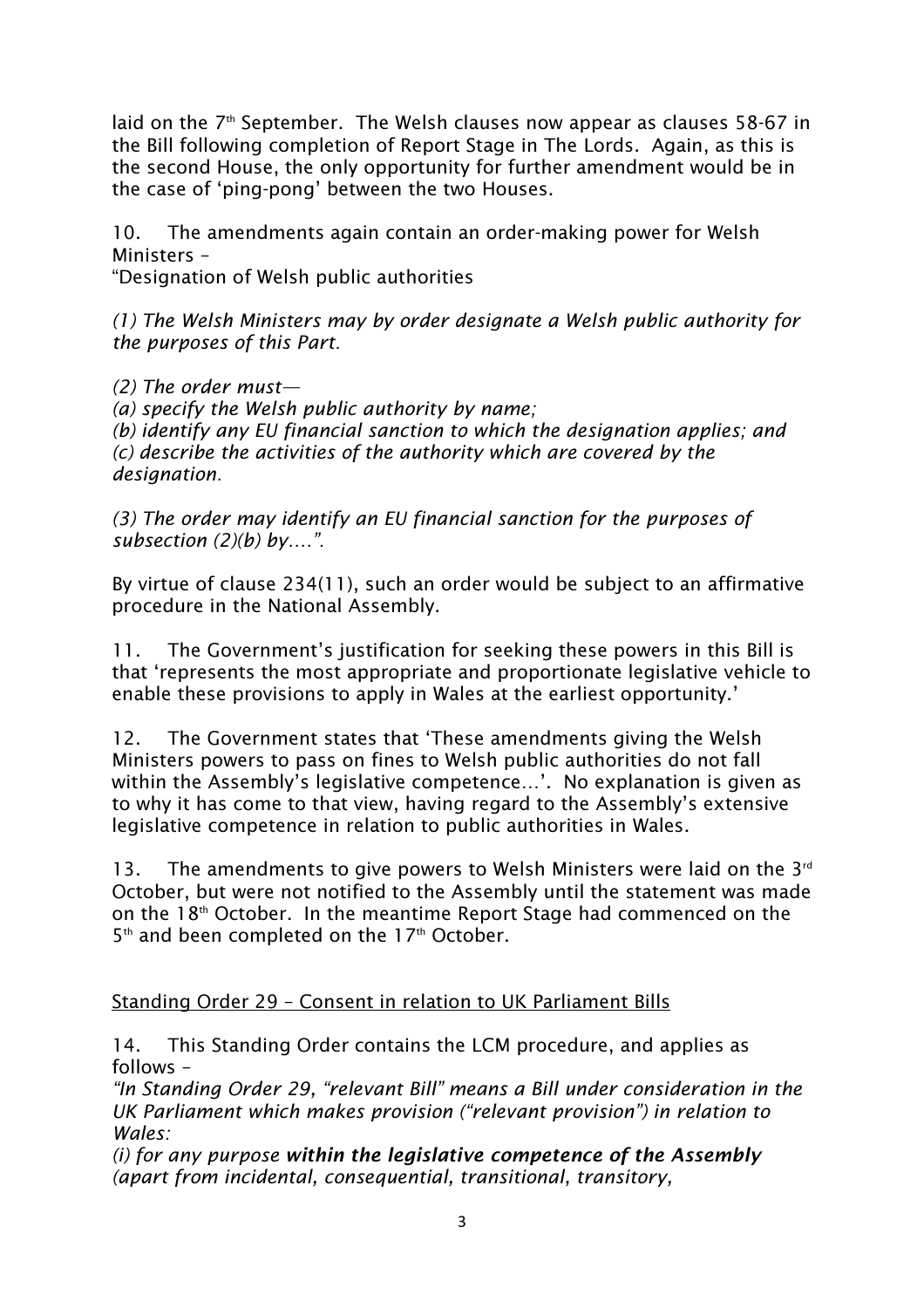*supplementary or savings provisions relating to matters that are not within the legislative competence of the Assembly);* or *(ii) which has a* negative impact on the legislative competence of the Assembly*."* 

15. It will have been noted from paragraph 6 above that the Education Bill provisions do come within the Assembly's legislative competence. On the other hand, the Government (as was explained in paragraph 11 above) considers that the Localism Bill provisions do not come within that competence.

16. By virtue of Standing Order 29.4, Business Committee may formally refer any LCM 'to a committee or committees for consideration.' No LCM has yet been referred using this power. The current example of the Education Bill shows the difficulties that can arise. Although the amendments that are the subject of the LCM are sufficiently significant that referral could be justified, the timing is such, at the end of the Parliamentary process, that it would serve no useful purpose. It shows the importance of Welsh Ministers laying an LCM as soon as possible after the amendments have been tabled at Westminster. That was indeed done in this case, but the amendments were introduced at such a late stage in the parliamentary process that it did not assist the Assembly in achieving full scrutiny as permitted by Standing Orders.

17. The explanation in the previous paragraph underlines therefore the importance of amendments that would be subject to an LCM being introduced as early as possible in the legislative process at Westminster, rather than at the very last amending stage as here (and in the case of the Localism Bill amendments that are the subject of the written statement). Given the way that legislation, and particularly legislation specific to Wales, is dealt with at Westminster, it can be argued that the LCM route will always be second-best to Assembly legislation in terms of scrutiny. It could therefore be argued that it should not just be a matter of the Welsh Government giving the Assembly enough notice of likely LCMs but, rather, that it should not acquiesce in any proposal to legislate at Westminster, on something within the Assembly's legislative competence unless there is a very good reason for doing so.

### Standing Order 30 – Notification in relation to UK Parliament Bills

18. This Standing Order contains the Written Statement Procedure, and applies as follows –

*"In Standing Order 30, "relevant Bill" means a Bill under consideration in the UK Parliament which makes provision ("relevant provision") in relation to Wales (other than a provision which is a relevant provision within Standing Order 29.1):* 

*(i) which has a significant impact on the functions of the Welsh Ministers or of the Counsel General; or*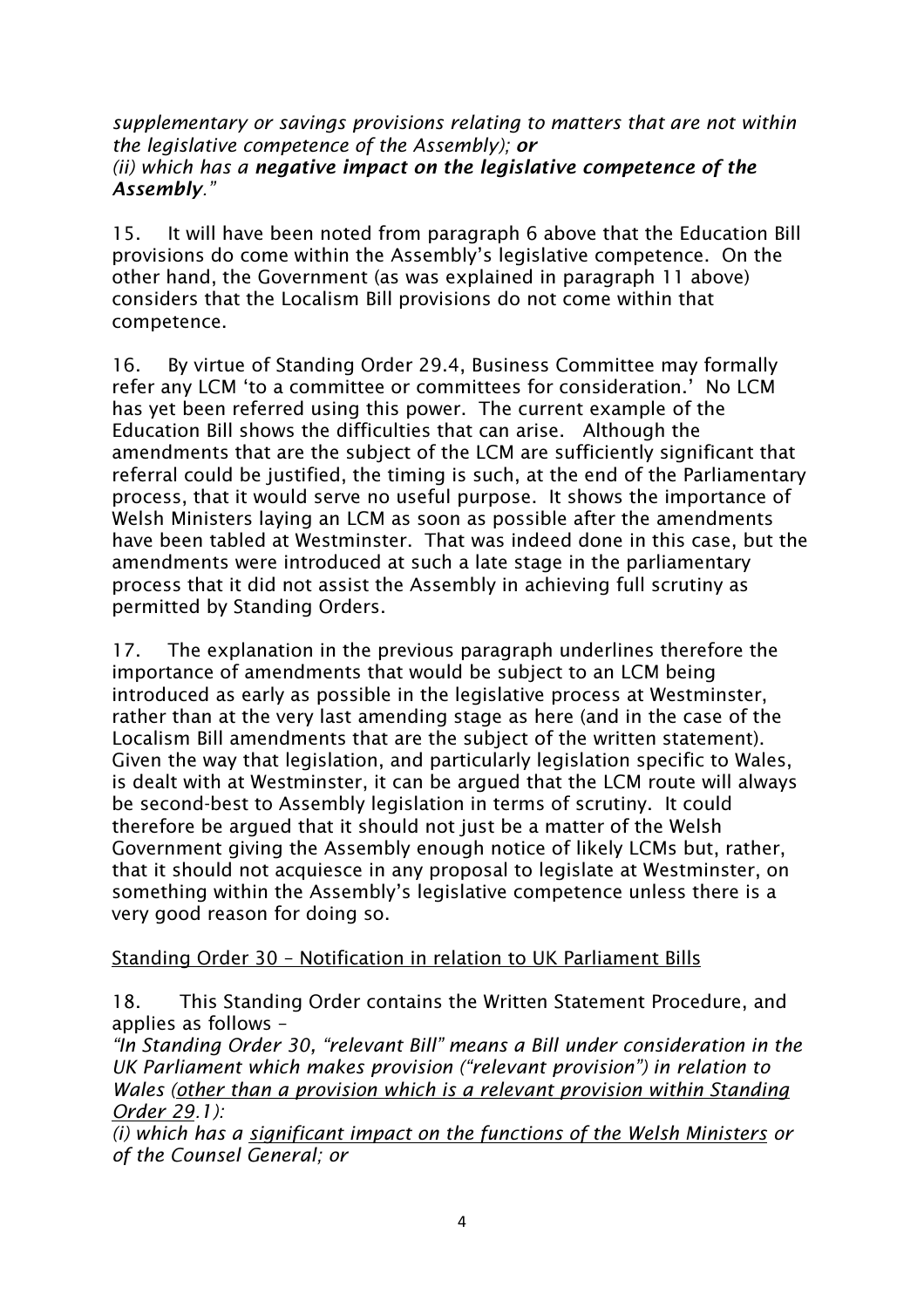*(ii) which has an impact on the legislative competence of the Assembly (apart from incidental, consequential, transitional, transitory, supplementary or savings provisions).* 

19. The recent statement in relation to the Localism Bill contains no explanation of why the Welsh Government does not consider the provisions to be within the legislative competence of the Assembly, with the result that Standing Order 30 (with no provision for Assembly scrutiny) applies, rather than Standing Order 29 (with some scrutiny provision). The Committee may wish to consider whether such an explanation should be provided in relation to such statements.

20. Standing Order 30.2(iii) (like Standing Order 29.2(iii)) requires notification of amendments in the applicable way within two weeks of the amendments being tabled or agreed to. Whilst the amendments to the Education Bill were notified (under Standing Order 29) on the day that they were tabled, the amendments to the Localism Bill were notified by way of Written Statement more than two weeks after they were tabled, after they had been debated in Parliament, and after the final opportunity (under normal circumstances) for amendment of the Bill had passed. They were nevertheless within the flexible time limit permitted by Standing Orders. The Committee may wish to consider whether greater consistency is appropriate.

## Conclusion.

21. These two recent examples illustrate the two different procedures that apply in Wales to cases that would be subject to the same procedure in Scotland. They also highlight the implications in terms of scrutiny that arise when powers are given to Welsh Ministers by amendments very late in the legislative process at Westminster.

### Legal Services

October 2011